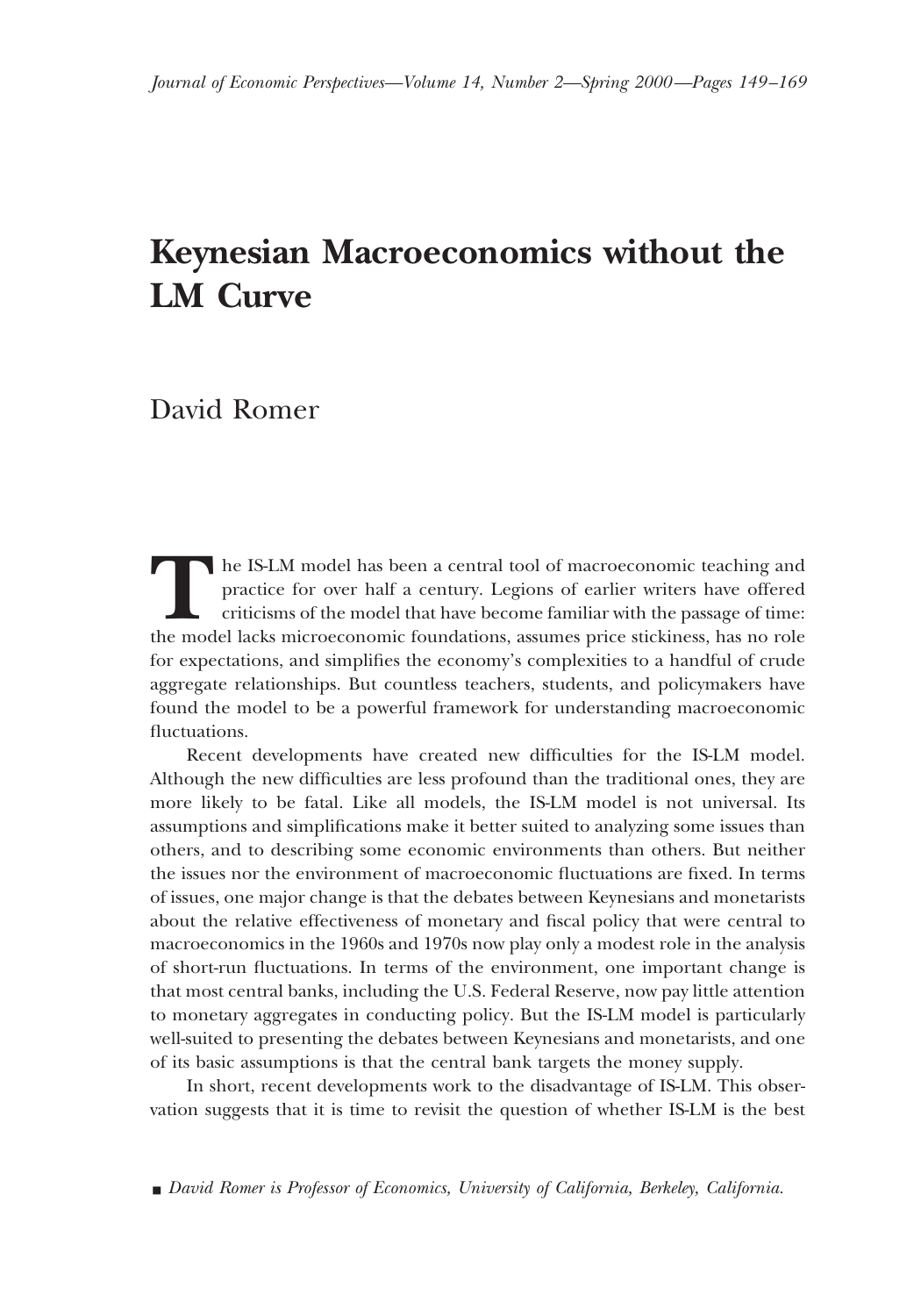choice as the basic model of short-run fluctuations we teach our undergraduates and use as a starting point for policy analysis. The thesis of this paper is that it is not.

There is an old adage that it takes a theory to beat a theory. Joining the many earlier authors who have pointed out weaknesses in the IS-LM model, and describing how many of those weaknesses are particularly important for macroeconomics today, will not persuade economists to depart from the model unless I can show that there are alternatives that avoid some or all of its weaknesses without encountering even greater ones. I therefore make the case against IS-LM mainly by presenting a concrete alternative. The alternative replaces the LM curve, along with its assumption that the central bank targets the money supply, with an assumption that the central bank follows a real interest rate rule. The new approach turns out to have many advantages beyond the obvious one of addressing the problem that the IS-LM model assumes money targeting. As I describe over the course of the paper, it avoids the complications that arise with IS-LM involving the real versus the nominal interest rate and inflation versus the price level; it simplifies the analysis by making the treatment of monetary policy easier, by reducing the amount of simultaneity, and by giving rise to dynamics that are simple and reasonable; and it provides straightforward and realistic ways of modeling both floating and fixed exchange rates.

The fact that there is one alternative that appears superior to IS-LM for macroeconomics today does not mean that this particular alternative is necessarily the best baseline model. In addition to presenting my specific alternative to IS-LM, I therefore also briefly consider some other possibilities.

## **The IS-LM Model**

The simplest version of the IS-LM model describes the macroeconomy using two relationships involving output and the interest rate. The first relationship concerns the goods market. A higher interest rate reduces the demand for goods at a given level of income. In almost all formulations of the model, it reduces investment demand; in many, it also reduces the demand for consumer durables or for consumption in general. In open-economy versions with floating exchange rates, it bids up the value of the domestic currency and thereby reduces net exports. Because a higher interest rate reduces demand, it lowers the level of output at which the quantity of output demanded equals the quantity produced. There is thus a negative relationship between output and the interest rate. This relationship is known as the IS curve; the name comes from the fact that in a closed economy, the condition that the quantity of output demanded equals the quantity produced is equivalent to the condition that planned investment equals saving.

The second relationship concerns the money market. The quantity of money demanded—that is, the demand for liquidity—increases with income and decreases with the interest rate. This liquidity preference combines with the quantity of money supplied by the central bank to determine equilibrium in the money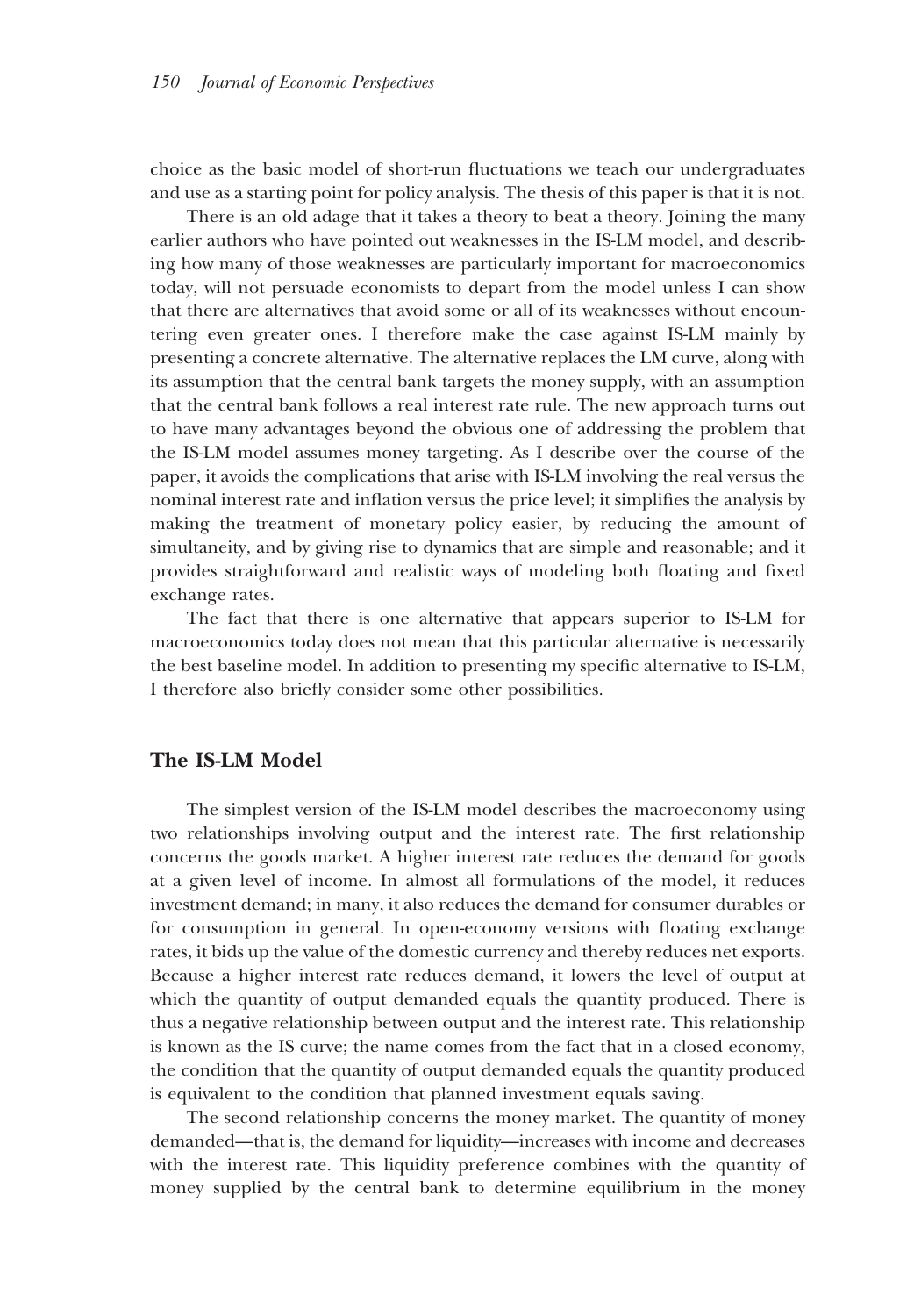## *Figure 1* **The IS-LM Diagram**



market. If the money supply is fixed, a rise in aggregate income, by increasing the demand for liquidity, raises the interest rate at which the quantity of money demanded equals the supply. This positive relationship between output and the interest rate, based on the liquidity preference-money supply relationship, is known as the LM curve.

The two curves are shown in Figure 1. Their intersection shows the only combination of output and the interest rate where both the goods market and the money market are in balance; thus it shows output and the interest rate in the economy. An increase in government purchases or a decrease in taxes shifts the IS curve to the right, and thus raises both output and the interest rate as the economy moves up along the LM curve. The size of the effect on output depends on the slopes of the two curves and on the size of the shift of the IS curve. Similarly, an increase in the money supply shifts the LM curve down, and thus lowers the interest rate and output; the size of the output effect depends on the slopes of the curves and the amount the LM curve shifts. Many of the debates between Keynesians and monetarists came down to debates over the values of various parameters underlying the two curves.

The basic version of the model assumes a fixed price level; thus it cannot be used to analyze inflation. This observation illustrates the point that one cannot discuss whether a model is "good" without knowing what issues it is intended to address. Inflation was of little concern in the 1950s and early 1960s, and so the basic IS-LM model was enormously valuable. But when inflation became important in the late 1960s and 1970s, the model needed to be changed. The rise of inflation led to extensions of the model to incorporate aggregate supply, leading to the IS-LM-AS model we use today.

The essential feature of the aggregate supply extensions of IS-LM is that higher output leads to a higher price level. There are many different ways of formulating this relationship. Output's impact on prices can operate directly through firms'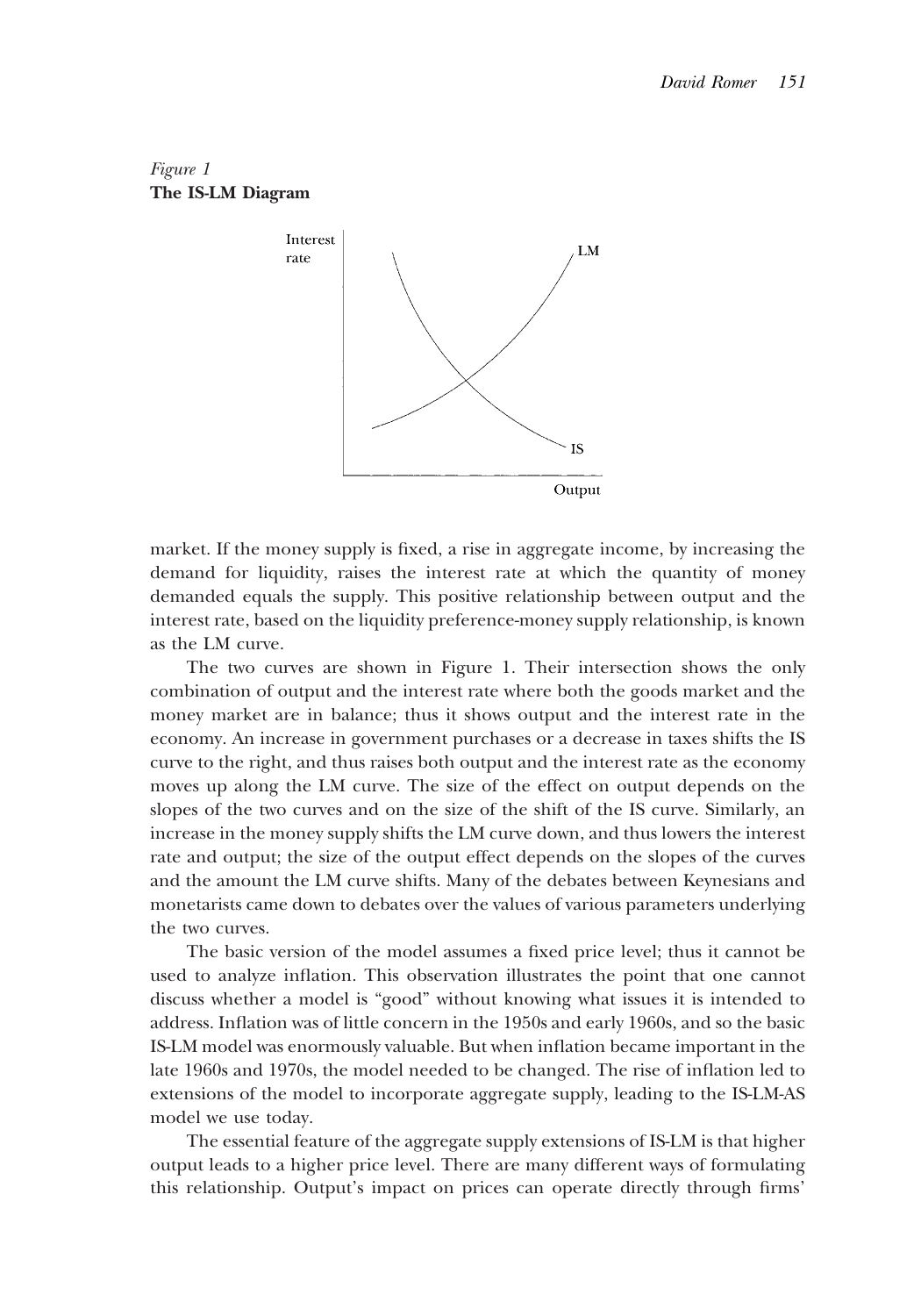price-setting decisions, or indirectly through wages. The lack of complete nominal flexibility (which is what is needed for the AS curve in output-price level space to be upward-sloping rather than vertical) can be justified on the basis of adjustment costs, imperfect information, or contracts. The price level that prevails when output equals its normal level (or "natural rate") can be determined by rational forwardlooking expectations, by inertia from past levels of inflation, or by a combination. Many formulations of the AS part of the model have been proposed, but they all involve a positive relationship between output and the price level.

Thus, the IS-LM-AS model consists of three equations in three unknowns: output, the interest rate, and the price level. Depicting a three-equation model graphically is difficult. The standard strategy is to combine the IS and LM curves to obtain a relationship between output and the price level. Given the fixed money supply—the assumption on which the LM curve is based—a higher price level reduces real money balances. Thus, for a given level of income, the interest rate at which the quantity of money demanded equals the supply rises. The LM curve therefore shifts up, and the IS and LM curves intersect at a lower level of output than before. This inverse relationship between the price level and output is known as the aggregate demand curve. The aggregate demand and aggregate supply curves then determine output and the price level. They are shown in Figure 2.

In judging whether the IS-LM-AS model is the best baseline model to use in analyzing short-run fluctuations today, it is wrong to criticize it for being too simple. A model must be simple if it is to serve as a comprehensible basic framework. A principle *virtue* of the IS-LM-AS model is that many students and policymakers with little or no previous exposure to economics can, after some effort, master its mechanics, understand its intuition, and apply it to novel situations. The fact that the model is somewhat challenging for most first-time users means that a noticeably more complicated model would not have this advantage.

The relevant question, then, is whether the IS-LM-AS model's choices about how to construct a simple macroeconomic model are the best ones for analyzing short-run fluctuations today. The model's two best-known and most controversial choices are, I believe, essential. The first of these is to assume that the price level does not adjust completely and immediately to disturbances. This lack of perfect nominal adjustment causes monetary changes to affect real output in the short run. It also creates a channel through which other changes in aggregate demand, such as changes in government purchases, have real effects. This is not the forum to rehash the question of whether incomplete nominal adjustment is an important feature of actual economies. But my own view is that any model without it is unusable as a reasonable baseline for understanding most actual fluctuations.

The model's second key controversial choice is to dispense with microeconomic foundations. The demands for consumption, investment, and money, the nature of price adjustment, and so on are simply postulated and defended on the basis of intuitive arguments, rather than derived from analyses of households' and firms' objectives and constraints. The benefit of this lack of foundations is enormous simplification. Even the easiest models with microeconomic foundations are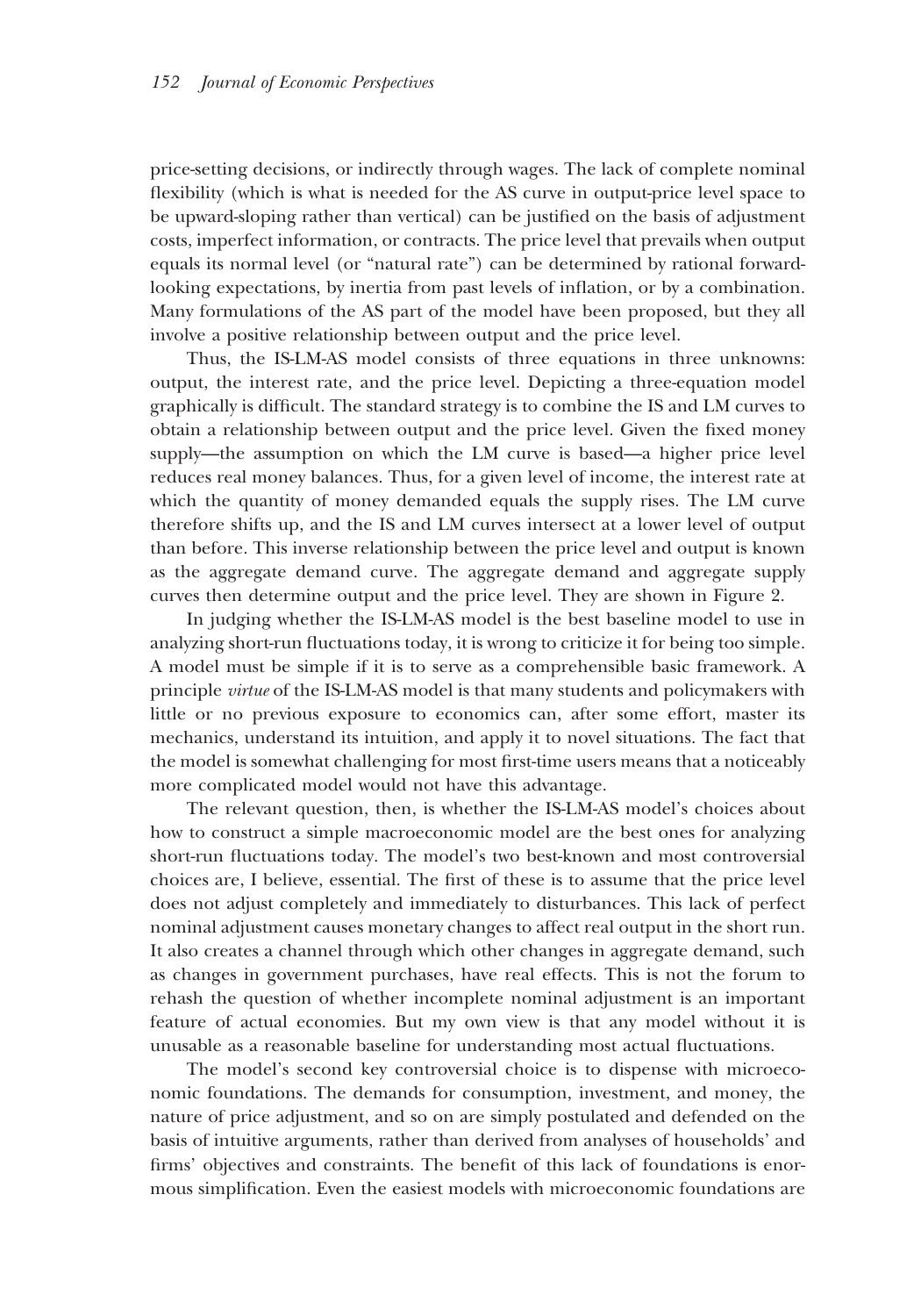## *Figure 2* **The AD-AS Diagram**



much harder than the corresponding ingredients of IS-LM-AS. For example, the micro-based permanent income model of consumption is much more complicated than the simple assumption that consumption depends on current disposable income. Further, the predictions of the simplest models with microeconomic foundations appear no more accurate than those of the corresponding ad hoc formulations in IS-LM-AS. For example, the permanent-income hypothesis implies that changes in current disposable income affect consumption only to the extent that they affect permanent income, while the traditional IS-LM-AS consumption function implies that they have a large direct effect on consumption. The truth appears to be squarely in between (for example, Campbell and Mankiw, 1989). Thus moving from the ad hoc assumption in IS-LM-AS to a relatively simple formulation based on intertemporal optimization has little or no benefit in terms of realism, but a large cost in terms of ease. The tradeoff is similar for grounding the analysis of investment demand, money demand, price rigidity, and so on more strongly in microeconomic foundations: even the easiest models are dramatically harder than their IS-LM-AS counterparts, and not obviously more realistic.

When we move from the IS-LM-AS model's fundamental features to its tactical choices, however, its merits become less clear. My presentation already suggests three aspects of the model that are difficult, inconsistent, or unrealistic. First, despite my references to "the" interest rate, in fact different interest rates are relevant to different parts of the model: the real interest rate is relevant to the demand for goods and thus to the IS curve, while the nominal rate is relevant to the demand for money and thus to the LM curve. Second, the aggregate demand and aggregate supply curves are relationships between output and the price level, while what we are typically interested in understanding is the behavior of output and inflation. For example, in the postwar United States, negative shocks to aggregate demand have led to falls in inflation, not to declines in the price level. Third, as I mentioned at the outset, the model assumes that the central bank sets a fixed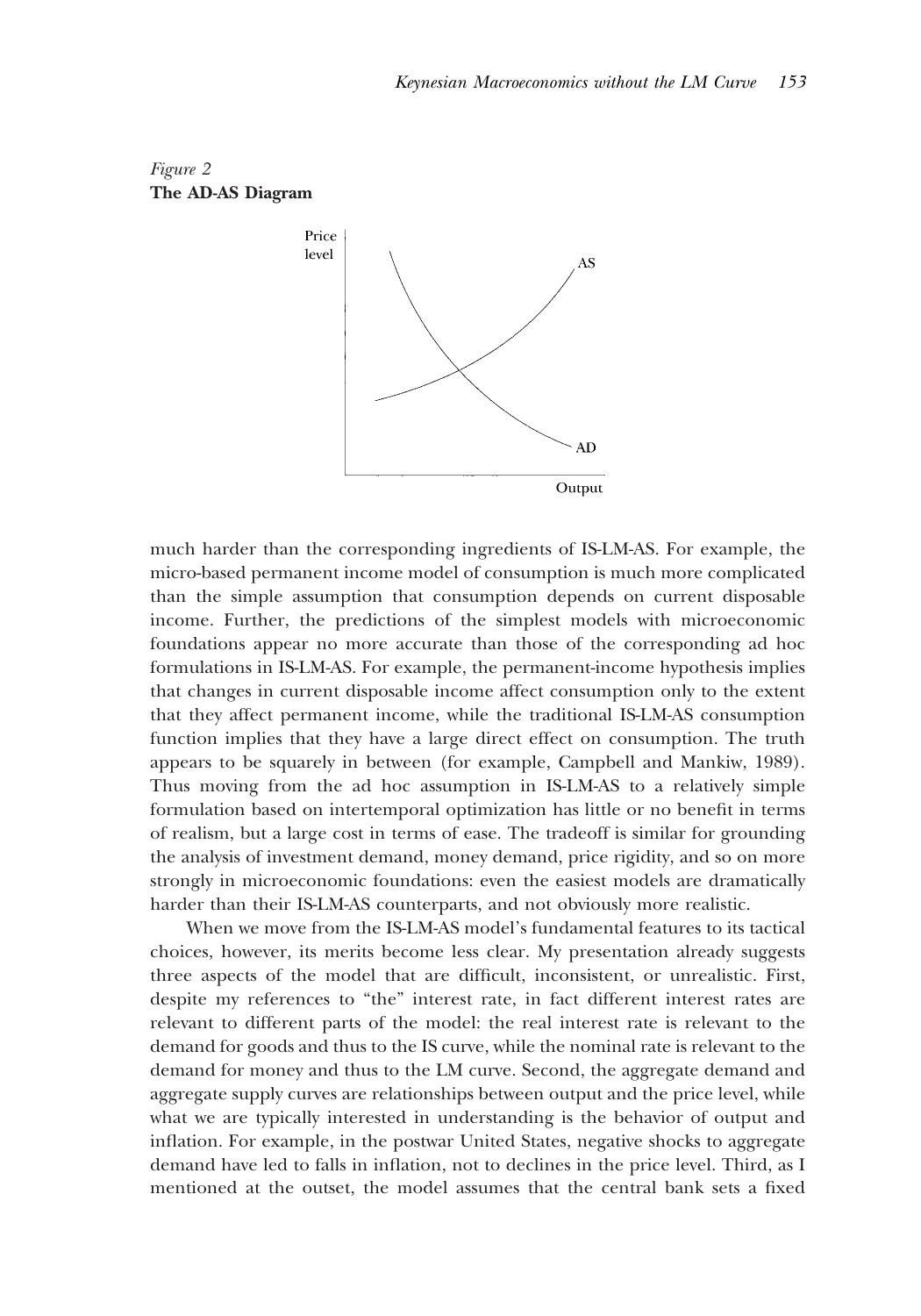money supply. But most central banks pay little attention to the money supply in making policy.

The next section therefore describes a concrete alternative to the IS-LM-AS model. Like IS-LM-AS, the alternative assumes imperfect nominal adjustment and lacks microeconomic foundations. The main change is that it replaces the assumption that the central bank targets the money supply with an assumption that it follows a simple interest rate rule.<sup>1</sup>

This paper presents the essential features of the new approach, compares it with IS-LM-AS, and explains why I believe it is preferable. A companion paper exposits the new approach at a level suitable for undergraduates and in a way that is compatible with mainstream intermediate macroeconomics texts (Romer, 1999). That paper is available on the web at  $\langle \text{http://elsa.berkeley.edu/~dromer/}) \rangle$ index.html $\lambda$ .

## **The IS-MP-IA Model**

#### **Monetary Policy**

The key assumption of the new approach is that the central bank follows a real interest rate rule; that is, it acts to make the real interest rate behave in a certain way as a function of macroeconomic variables such as inflation and output. This assumption is a vastly better description of how central banks behave than the assumption that they follow a money supply rule. Central banks in almost all industrialized countries focus on the interest rate on loans between banks in their short-run policy-making. In the United States, for example, the Federal Reserve conducts monetary policy mainly by manipulating the federal funds rate.

The dividing line between an interest rate rule and a money supply rule can be a fine one. For example, if the central bank adjusts the interbank lending rate to keep the money supply as close as possible to an exogenous target path, then it would be best to call this policy a money targeting rule. But most central banks do not behave this way. In the United States, the Federal Reserve chooses the federal funds rate to try to achieve its objectives for inflation and output, and monetary aggregates play at most a minor role in those choices. Indeed, the Federal Reserve's setting of the funds rate over the past 15 years is well described by a simple function of inflation and output alone (Taylor, 1993).

The same is true in other countries. Even in Germany, where there were money targets beginning in 1975 and where those targets played a major role in official policy discussions, policy from the 1970s through the 1990s was better

<sup>1</sup> Because of the new approach's many advantages over IS-LM-AS, variants of it have surely been developed by many instructors. Yet to my knowledge it is not used as the main approach in any intermediate macroeconomics text. It is employed, however, by Taylor (1998) in his principles text. In addition, Hall and Taylor (1997, Chapter 16) use a version of the new approach as an auxiliary model in their chapter on economic policy.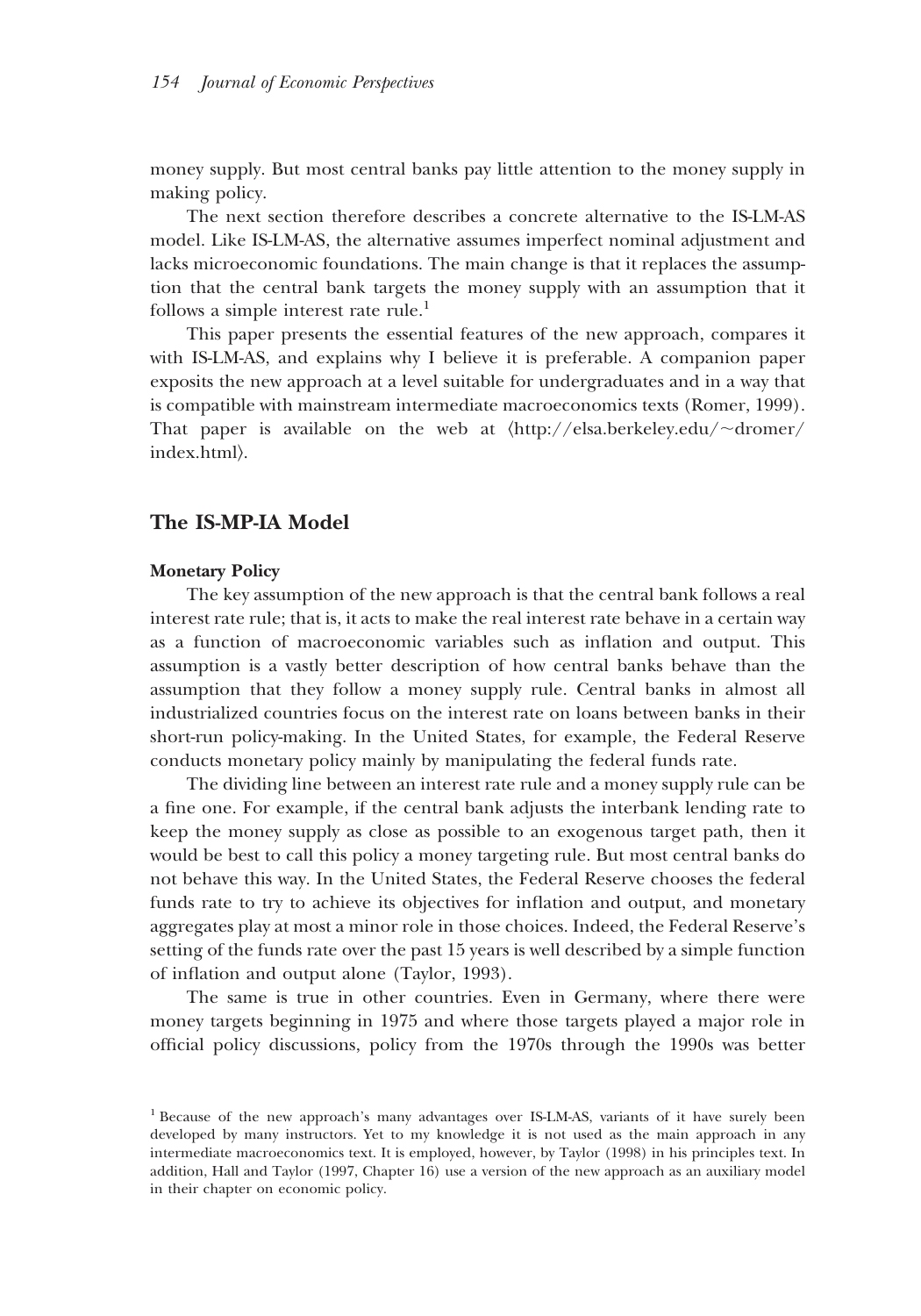described by an interest rate rule aimed at macroeconomic policy objectives than by money targeting.<sup>2</sup> The Bundesbank's money targets were explicitly tied to underlying inflation targets, and implicitly to output and exchange rate objectives. The Bundesbank was willing to miss the money targets when they conflicted with those macroeconomic objectives. As a result, one can provide an excellent description of German monetary policy over the past 25 years in terms of the Bundesbank's adjustment of interest rates to inflation, output, and the exchange rate, with only a secondary role for monetary aggregates.

Finally, the dominance of interest rates over monetary aggregates in the conduct of monetary policy is not a recent phenomenon. In the United States, for example, only in the 1979–1982 period did monetary aggregates play a significant role in policy. Indeed, an essential part of the traditional monetarist critique of policy was that central banks were not targeting the money supply.

This discussion shows the first advantage of the new approach over IS-LM-AS:

**Advantage 1.** The assumption that the central bank follows an interest rate rule is more realistic than the assumption that it targets the money supply.

Because of this characteristic, students find the model easier to relate to discussions of policy. For example, news articles about central bank decisions concerning interest rates are much more common than articles about their money targets.

An important feature of the new approach is that the interest rate rule is a rule for the real interest rate. Most central banks use the nominal interbank rate as their short-term instrument. Nonetheless, there are two reasons for focusing on a real rate rule.<sup>3</sup>

The first reason is realism. When the central bank is fixing the nominal rate, an increase in expected inflation reduces the real rate until the bank reexamines its choice of the nominal rate. Thus for the very short run, a nominal rate rule provides a better description of central banks' behavior than a real rate rule. But central banks reexamine their choice of the nominal rate frequently. When they decide whether to change their target level of the nominal rate, they take changes in expected inflation into account; thus they are effectively deciding how to set the real rate. For example, the Federal Reserve raised the nominal federal funds rate at least one-for-one with increases in expected inflation in some important episodes in the 1980s (Goodfriend, 1993). Once we consider horizons beyond the very short run, a real interest rate rule is more realistic than a nominal rate rule.

The second reason for assuming that the central bank follows a real interest rate rule is that it is important to the model's simplicity and coherence. In the

<sup>&</sup>lt;sup>2</sup> The discussion in this paragraph is based on Clarida and Gertler (1997). See also von Hagen (1995), Bernanke and Mihov (1997), and Laubach and Posen (1997).

 $3$  For the central bank to be able to follow a real interest rate rule, it must be able to affect the real rate. As described below, it cannot do so if prices are completely flexible. Thus, the assumption that the central bank is able to follow a real interest rate rule makes the model Keynesian.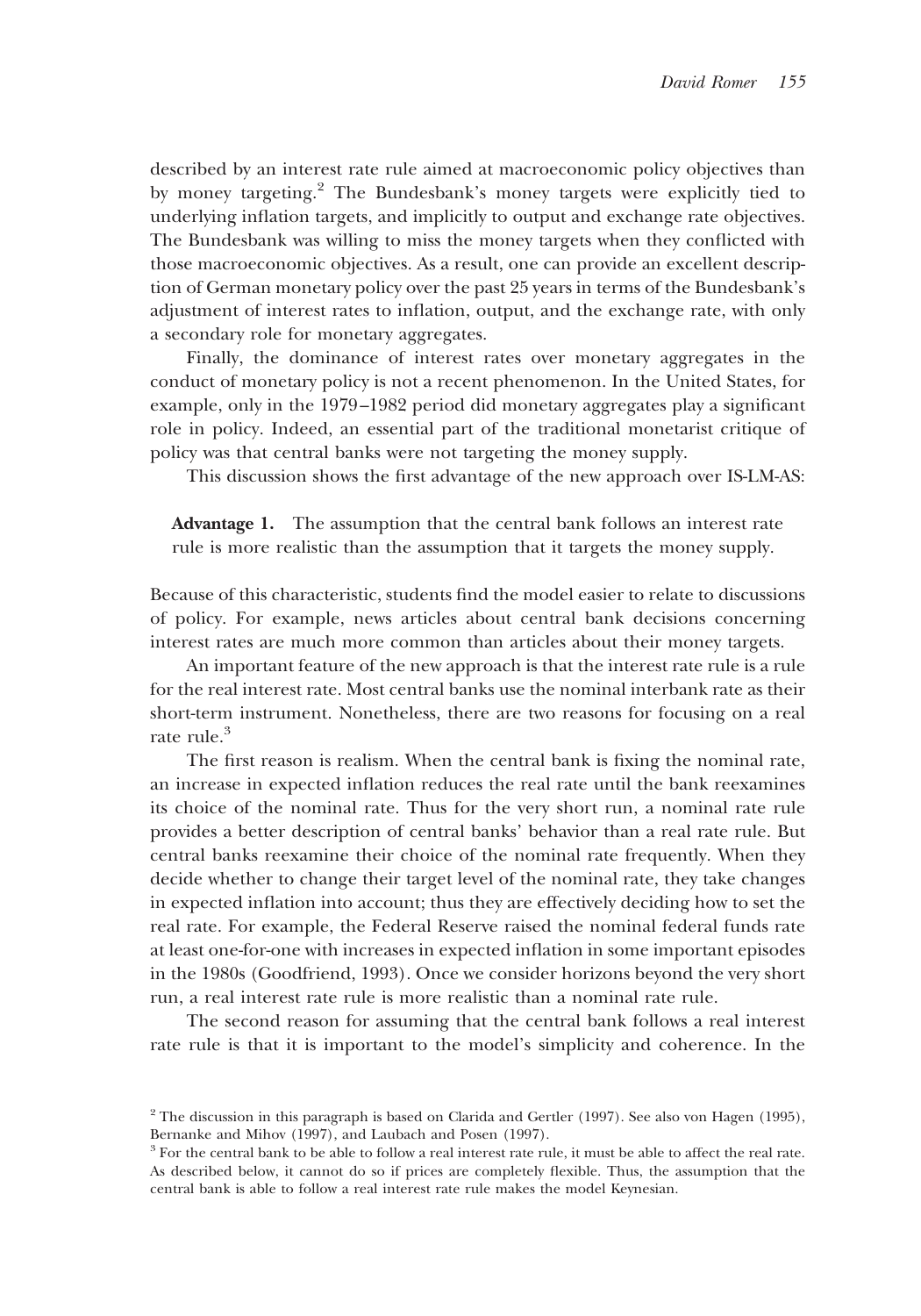IS-LM model, because the real rate is relevant to the IS curve and the nominal rate to the LM curve, a change in expected inflation shifts one of the curves: the LM curve if the diagram is in output-real rate space, the IS curve if it is in outputnominal rate space. Moreover, since inflation is determined within the model, expected inflation and the resulting movements of one curve relative to the other should be determined within the model as well. But trying to develop a model along these lines leads to a formulation that is much too complicated to explain in a way that is understandable. As a result, standard presentations of IS-LM take expected inflation as exogenous.

By assuming that monetary policy focuses on the real interest rate, the new approach avoids these difficulties. With this assumption, expected inflation matters only for the technical task facing the central bank of manipulating the money supply to follow its real rate rule. It is not difficult to describe how expected inflation affects this task, as I show later. Thus a second advantage of the new approach appears:

**Advantage 2.** The new approach describes monetary policy in terms of the real interest rate.

For a real interest rate rule to keep inflation from rising or falling without bound, the target real rate must depend on inflation. For example, fixing the real rate produces explosive inflation or deflation unless the fixed rate exactly equals the rate that causes output to equal its natural level. This difficulty is a specific instance of the general result that monetary policy must have a nominal anchor if it is to keep nominal variables from rising or falling without bound.

The simplest real interest rate rule is one that makes the real rate a function only of inflation:  $r = r(\pi)$ , with the function assumed to be increasing. The intuition behind this rule is straightforward. The central bank would like to have low inflation and high output. When inflation is high, its concern about inflation predominates, and so it chooses a high real rate to contract output and dampen inflation. When inflation is low, it is no longer as concerned about inflation, and so it chooses a lower real rate to increase output. This real interest rate rule replaces the LM curve of conventional Keynesian models.

This discussion shows a third advantage:

**Advantage 3.** A real interest rate rule is simpler than the LM curve.

The real interest rate rule is a direct assumption about the central bank's behavior, whereas the LM curve has to be derived from an analysis of the money market. With the new approach, one can therefore get to important issues more quickly and easily and postpone consideration of the money market to a discussion of the mechanics of how the central bank controls the real rate. Alternatively, for a principles-level treatment, one can leave out the money market altogether.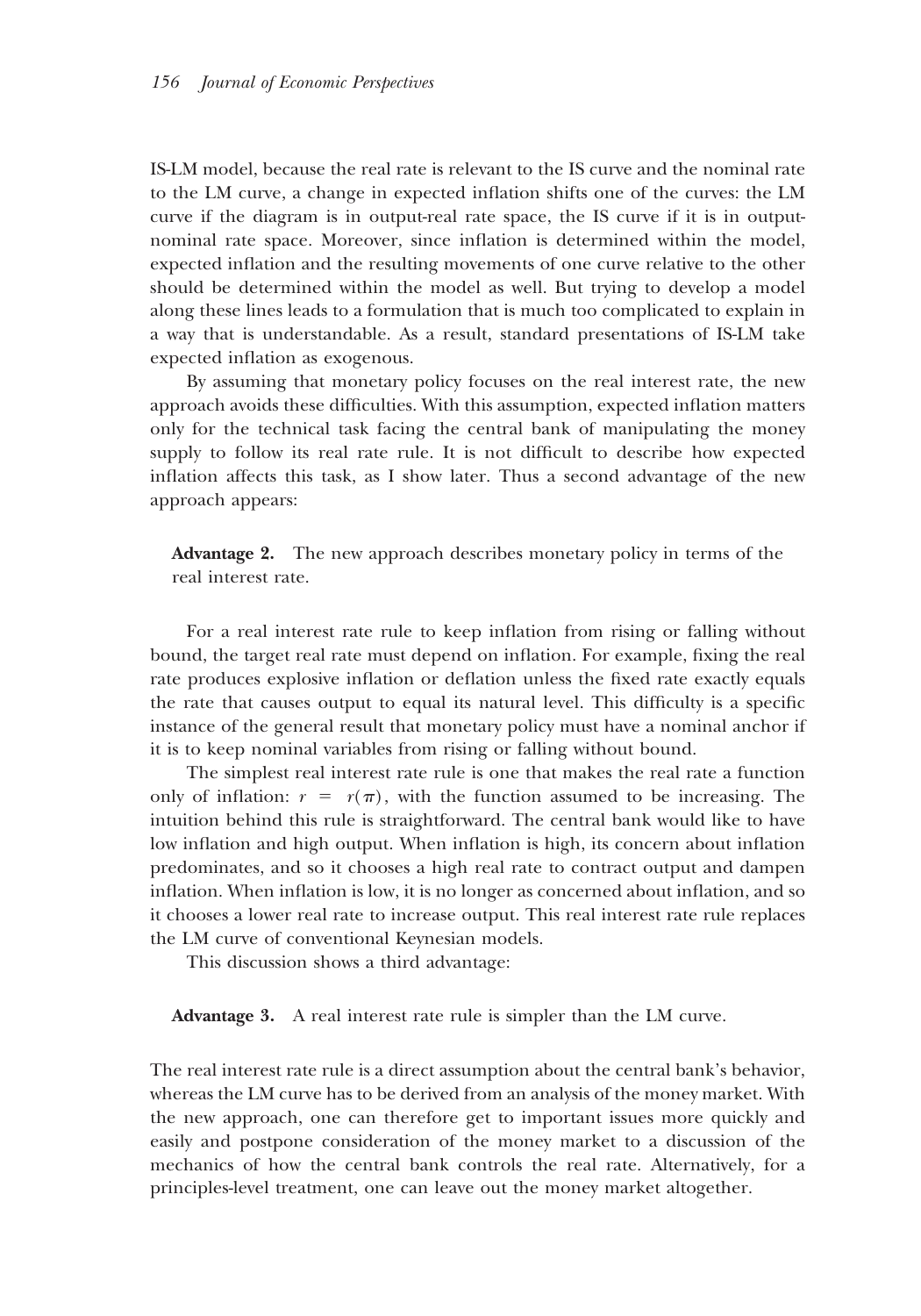## *Figure 3* **The IS-MP Diagram**



#### **The IS-MP and AD-IA Diagrams**

Since the central bank's choice of the real interest rate depends only on inflation, for a given inflation rate the real rate rule is just a horizontal line in output-real rate space. I refer to the line as the MP curve (for monetary policy). It is shown together with a standard downward-sloping IS curve in Figure 3. Their intersection determines output and the real interest rate for a given inflation rate. To put it differently, inflation determines the central bank's choice of the real rate, and the IS curve then determines output.

By assumption, an increase in inflation causes the central bank to raise the real rate. Thus the MP curve shifts up. The shift is shown in the top panel of Figure 4. The economy moves up along the IS curve, and so output falls. Thus, there is an inverse relationship between inflation and output; this is shown in the bottom panel of the figure. Since this relationship summarizes the demand side of the economy, it is natural to call it the aggregate demand curve. It differs from the aggregate demand curve of the traditional approach, however. Here, higher inflation causes the central bank to increase the real interest rate, which reduces output. In IS-LM, in contrast, a higher price level reduces the real money stock, and thus raises the equilibrium interest rate at a given level of output.

This discussion shows a fourth advantage of the new approach:

**Advantage 4.** In the new approach, the aggregate demand curve relates inflation and output.

In the traditional AD-AS approach, the aggregate demand curve relates the price level and output. One therefore has to explain that the model implies that a negative aggregate demand shock does not actually lead to a lower price level, but to a price level lower than it otherwise would have been. This point is omitted altogether in some treatments. Even when it is explained, it is sufficiently subtle that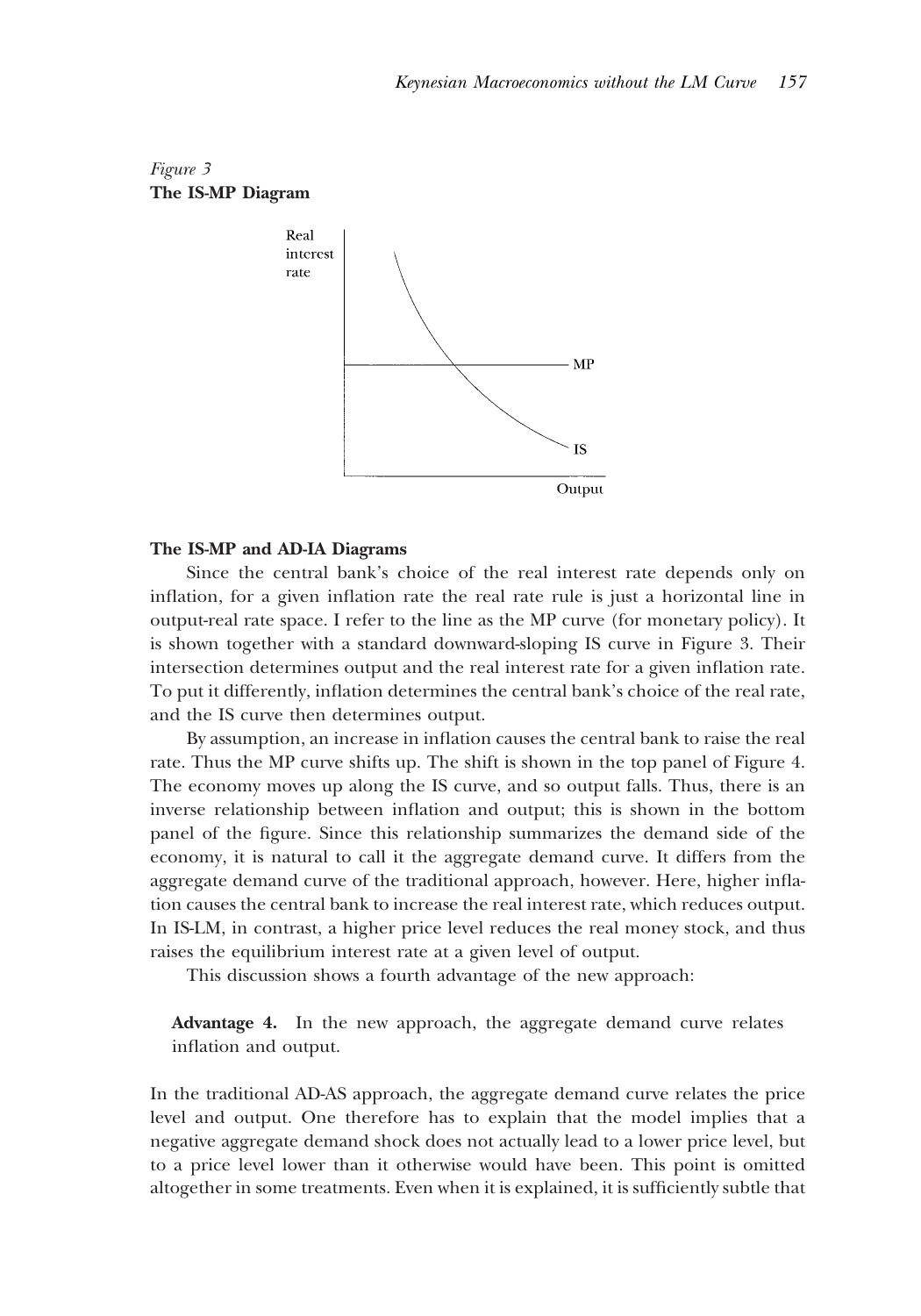## *Figure 4* **The Aggregate Demand Curve**



many students end up confused about the model's predictions or about the distinction between the price level and inflation.

The remaining step is to bring in aggregate supply. The easiest approach follows Taylor (1998). This approach assumes that inflation at any point in time is given, and that in the absence of inflation shocks, inflation rises when output is above its natural rate and falls when output is below its natural rate. There are two assumptions here. The first is that the immediate impact of an increase in aggregate demand falls entirely on output. This assumption is a convenient simplification; and the fact that output appears to respond more rapidly than inflation to aggre-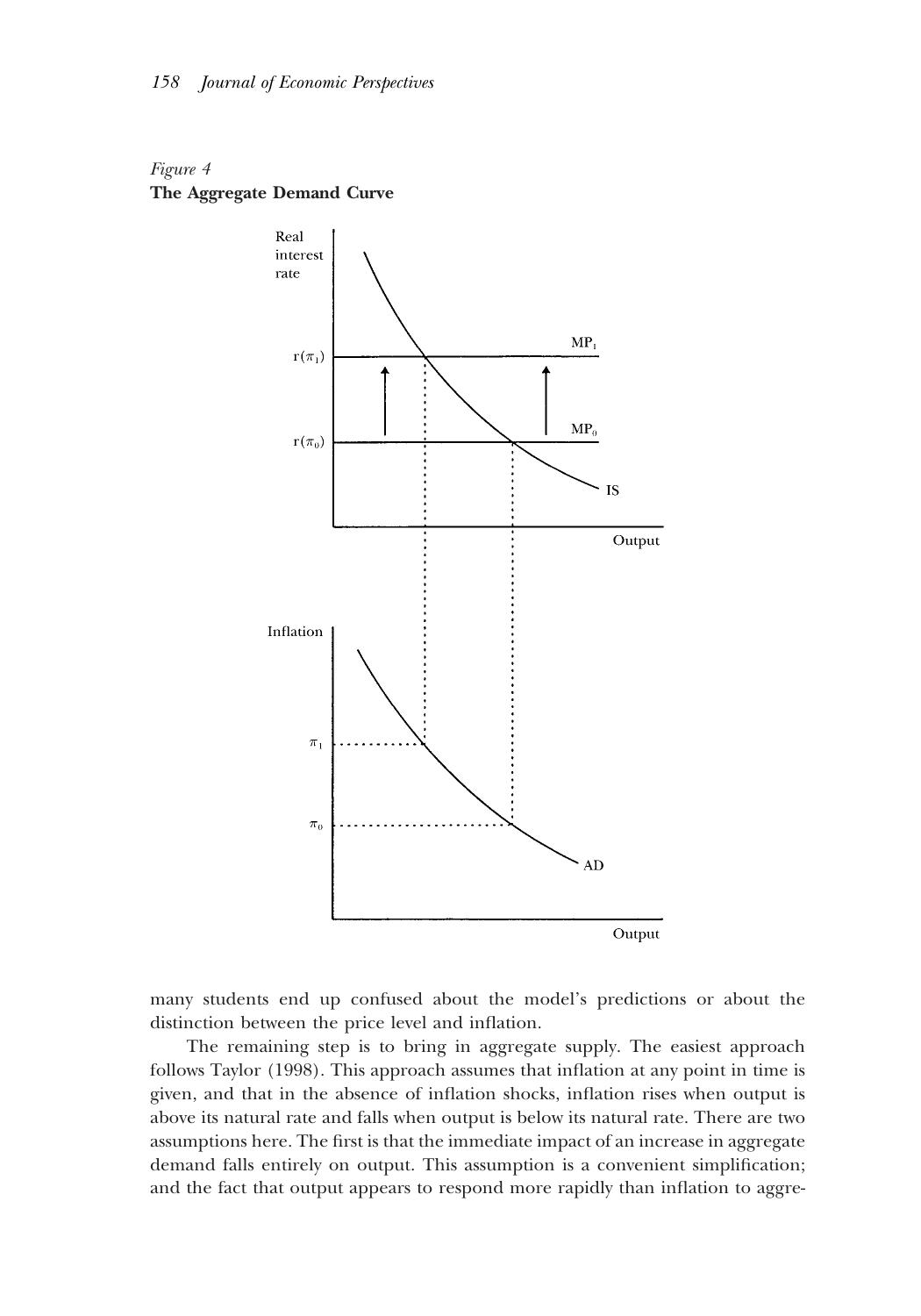



gate demand shocks suggests that it is a reasonable approximation (for example, Gordon, 1990). The second assumption is that when output equals its natural rate and there are no inflation shocks, inflation is steady. This assumption fits the evidence that there is inflation inertia, and that as a result inflation cannot normally be reduced without a period when output is below its natural rate.

The assumption that inflation is given at a point in time implies that the short-run aggregate supply curve is horizontal in output-inflation space. Since the aggregate supply relationship determines how inflation changes with output, I refer to this line as the inflation adjustment (IA) line. Figure 5 shows the AD and IA curves. Their intersection determines inflation and output.<sup>4</sup>

The model's mechanics are straightforward. Inflation is inherited from the economy's past. Inflation determines the real interest rate, and the real rate determines output. Thus:

**Advantage 5.** In the simplest version of the model, there is no simultaneity.

This feature of the model is particularly desirable for principles courses. The full IS-LM-AS model, with its three equations in three unknowns, is too complicated for many students taking their first economics courses.

In Figure 5, the AD and IA curves intersect at a point where output is below its natural rate,*Y .* The inflation-adjustment assumption is that below-normal output causes inflation to fall. Thus the IA line shifts down. It is both easier and more realistic to assume that it shifts down continuously rather than in discrete steps. The

<sup>&</sup>lt;sup>4</sup> A natural alternative to this assumption of inflation adjustment is the standard assumption of an expectations-augmented aggregate supply curve. I discuss how to use this approach to aggregate supply with the IS-MP approach to aggregate demand, and its advantages and disadvantages relative to the inflation-adjustment approach, in the concluding section.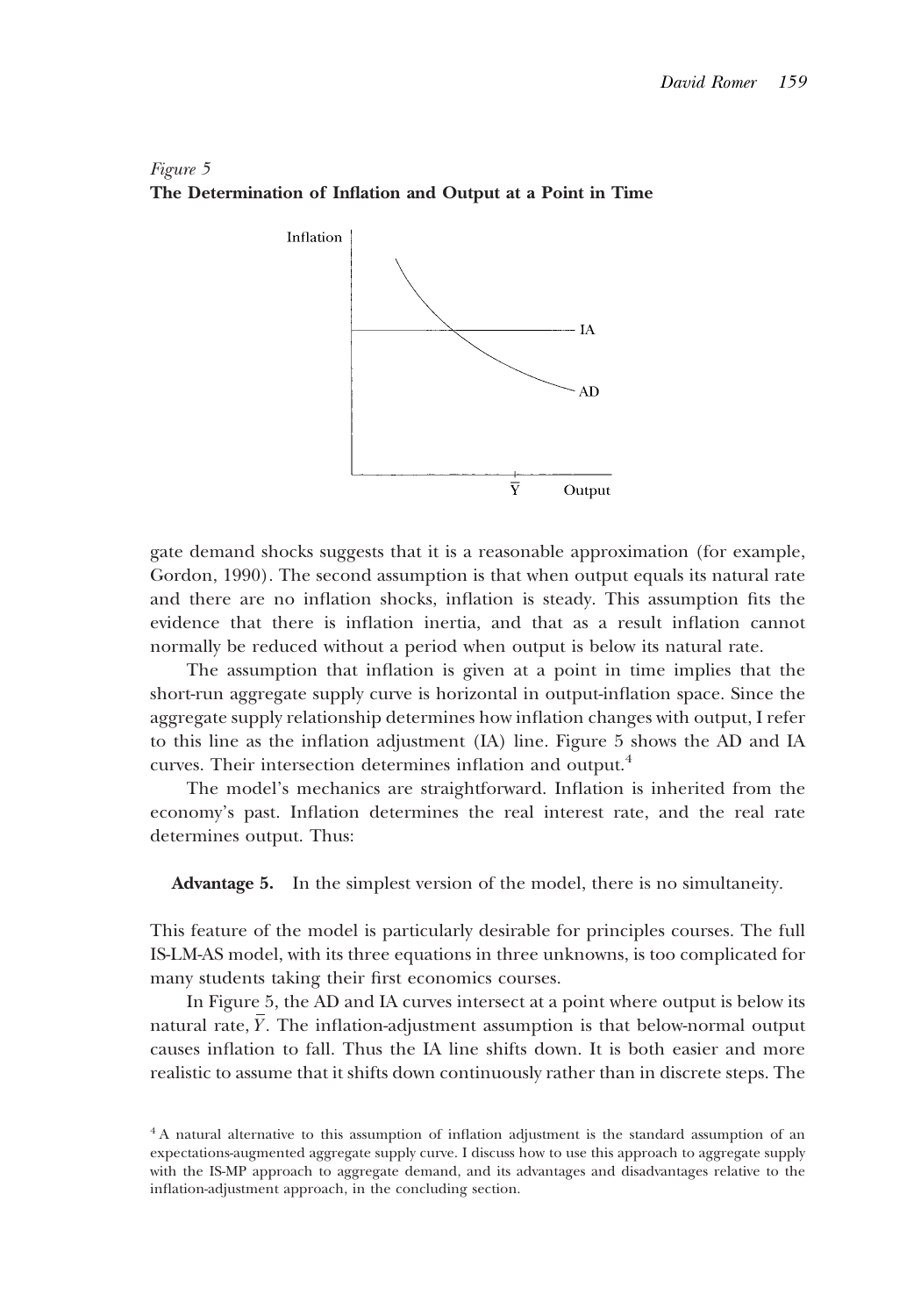## *Figure 6* **Adjusting to Long-Run Equilibrium**



economy moves down along the AD curve, with inflation falling and output rising. This movement is shown in Figure 6. The process continues until output reaches its natural rate (point  $E_{LR}$  in the figure). At that point, inflation is steady, and there are no further changes until the economy is hit by a shock.<sup>5</sup>

A departure of output from normal causes inflation to change, which causes the central bank to change the real interest rate, which moves output back toward normal. These simple dynamics allow one to describe the paths of the major macroeconomic variables from the time of a shock until the economy's return to long-run equilibrium. These dynamics are realistic. For example, they are consistent with the overwhelming evidence that a disinflation coming from a shift in monetary policy involves a period of below-normal output and high real interest rates. Thus:

**Advantage 6.** The model's dynamics are straightforward and reasonable.

In IS-LM-AS, in contrast, whenever money growth and inflation differ, the real money stock changes, and so the LM curve shifts. As a result, the path of the economy after a shock usually has output overshooting its natural rate and involves spirals in output-inflation space. These dynamics are complicated and of little interest.6

An example may make the model clearer. The economy starts in long-run equilibrium: output is at its natural rate and inflation is steady. Then consumer

<sup>&</sup>lt;sup>5</sup> I follow the usual custom of neglecting the fact that the natural rate of output is rising over time.

<sup>6</sup> The analysis in Taylor (1998) illustrates the new approach's ease. His book analyzes fluctuations at a depth comparable to that in standard intermediate books. For example, it provides a thorough description of the effects of fiscal and monetary policy on GDP, the components of GDP, and inflation in the short, medium, and long runs. It also follows the path of the economy in more complicated scenarios, such as a boom-bust cycle in monetary policy.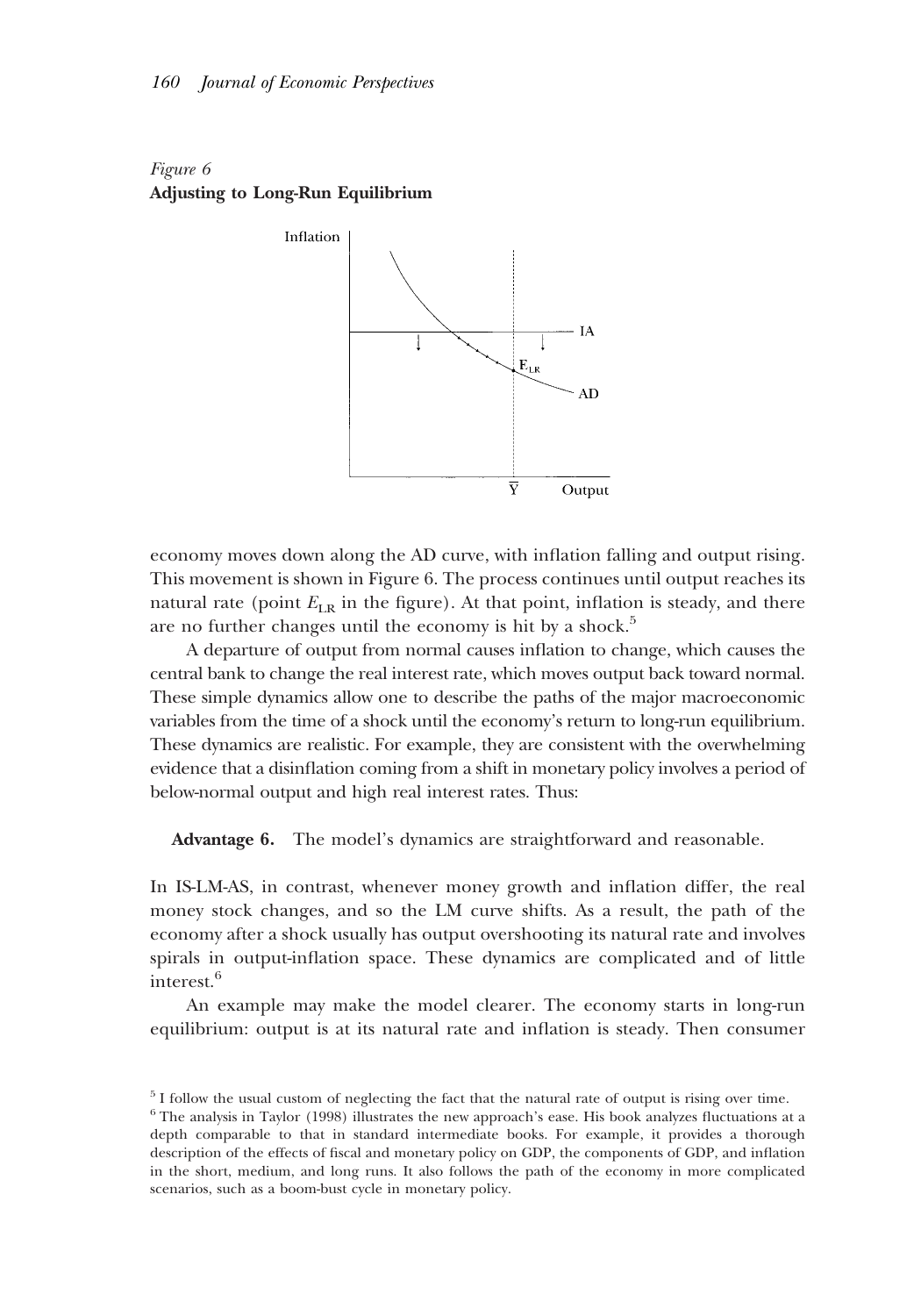

## *Figure 7* **The Effects of a Fall in Consumer Confidence**

confidence falls. Specifically, the consumption function shifts down, so that consumption for a given level of disposable income is lower than before.

We can use the IS-MP diagram to find the short-run effect on output. The fall in consumer confidence shifts the IS curve to the left in the usual way. Since inflation does not respond immediately, the MP curve does not move. Thus the IS-MP analysis implies that in the short run, output falls and the real interest rate is unchanged.

The same analysis implies that at any given level of inflation, output is lower than it would have been before. That is, the fall in consumer confidence shifts the aggregate demand curve to the left. The shift is shown in Figure 7. The immediate effect of the change is to move the economy from  $E_0$  to  $E_1$ . Inflation is unchanged, and (as the IS-MP analysis showed) output falls.

With output below the natural rate, inflation begins to fall. As it falls, the central bank lowers the real interest rate, increasing output. That is, the economy moves down along the aggregate demand curve, as shown by the arrows in the figure. The process continues until output is restored to its natural rate (point  $E_{LR}$ ) in the figure). The end result is lower inflation and a lower real interest rate. This account appears to capture important aspects of macroeconomic developments in the United States during the 1990 Gulf War and its aftermath: there was a fall in output led by a decline in consumption, inflation declined, and reductions in interest rates led to a gradual return of output to normal.

#### **The Money Market**

The presentation so far assumes that the central bank influences the real interest rate, but says nothing about how it does this. This omission is important: the presentation has not described either what central banks actually do or the circumstances under which they are or are not able to influence the real rate.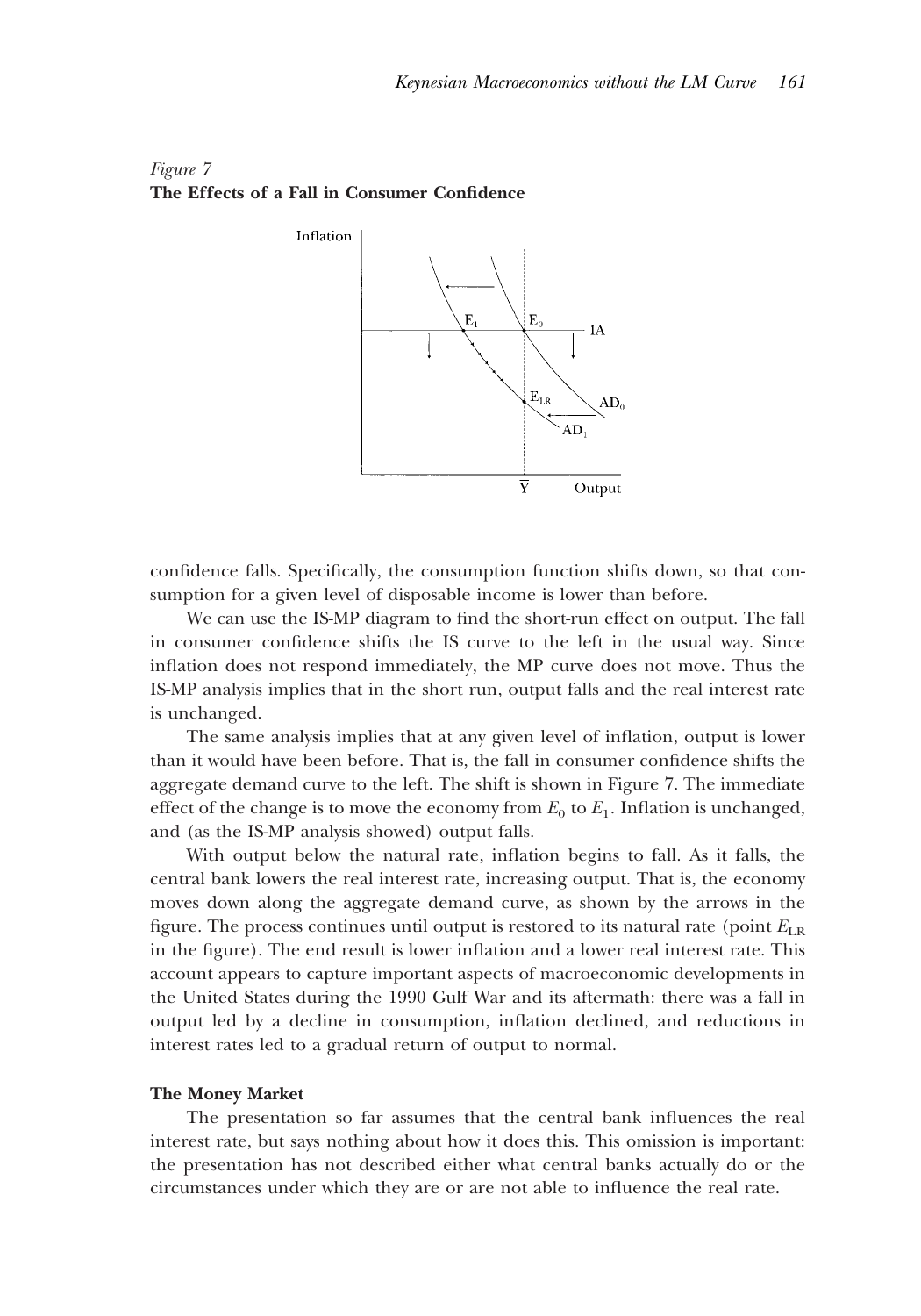Central banks act by injecting or draining high-powered money from financial markets. Thus analyzing the central bank's influence over the real rate requires examining the market for money. It is easiest to frame the discussion using the conventional equation for equilibrium in the money market,  $M/P = L(i, Y)$ . The left-hand side is the supply of real money balances. The right-hand side is the demand, which is assumed to be decreasing in the nominal interest rate and increasing in output.

With the LM approach, the appropriate measure of money is not clear. The argument for making money demand a function of the nominal rate is that money pays no nominal interest (or a nominal rate that does not vary with marketdetermined nominal rates), and thus that the opportunity cost of holding money is the nominal rate. *M* should therefore be some measure of noninterest-bearing money, such as the stock of high-powered money. But *M* is also supposed to be a variable that the central bank is holding fixed in the face of shocks. This is emphatically not an accurate description of how central banks treat high-powered money (or any other quantity of noninterest-bearing money).

In the MP approach, in contrast, the appropriate concept of money is unambiguously high-powered money. Here *M* is not a variable the central bank is targeting, but rather one it is manipulating to make interest rates behave in the way it desires. This is an excellent description of high-powered money. Moreover, for high-powered money, the assumption that the opportunity cost of holding money is the nominal rate is appropriate. In addition, the assumption that the central bank can control the money stock is a much better approximation for high-powered money than for broader measures of the money stock. To summarize:

**Advantage 7.** With the new approach, the correct concept of money to consider is unambiguous.

One corollary of this observation is that the new approach allows one to dispense with the confusing and painful analysis of how the banking system "creates" money.

The key issue here is whether an increase in the money stock lowers the real interest rate. If it does, the central bank can adjust the money stock to control the real interest rate, and so it can follow a real rate rule. But if the increase does not lower the real rate, the assumption that the central bank follows a real rate rule cannot be justified.

To analyze this issue, the first step is to decompose the nominal interest rate into the real interest rate and expected inflation. Thus the condition for equilibrium in the money market becomes  $M/P = L(r + \pi^e, Y)$ . The real interest rate now appears explicitly in the equilibrium condition.

The easiest way to proceed is to begin by assuming complete price rigidity, both now and in the future. That is, the price level equals some exogenous value and expected inflation is always zero. Analyzing this case shows how the central bank can affect the real rate under simple assumptions and provides a starting point for analyzing what happens when there is price adjustment.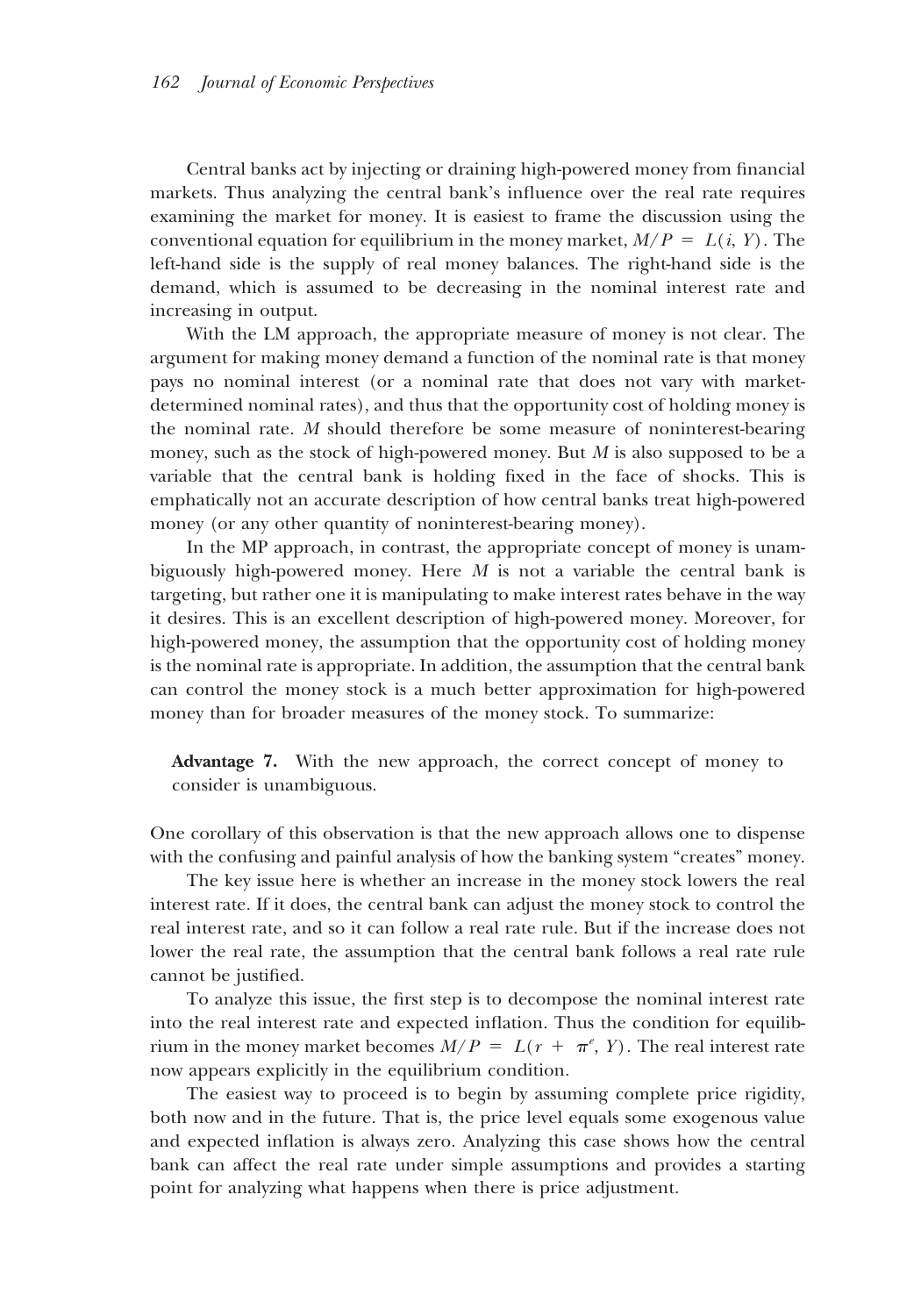To analyze the central bank's ability to influence the real rate under complete price rigidity, one needs to consider the standard experiment of the central bank increasing the money supply when the money market is initially in equilibrium. Since the price level is fixed, real money balances, *M*/*P*, rise. With expected inflation fixed at zero, the demand for real money balances is  $L(r, Y)$ . The supply of real balances now exceeds the demand at the initial values of *r* and *Y*. Restoring equilibrium in the money market requires a fall in *r*, a rise in *Y*, or both. Since the economy must be on the IS curve, the increase in the money supply cannot cause only a fall in the real rate or only a rise in output. Instead, the economy moves down the IS curve, with  $r$  falling and  $Y$  rising, until the quantity of real balances demanded rises to match the increase in supply. Thus in this simple case the central bank can change the real interest rate by changing the supply of high-powered money.<sup>7</sup>

We are now in a position to analyze what happens when prices are not completely rigid. There are two ways that prices may adjust to an increase in the money stock. First, some prices may be completely flexible, and may therefore jump when the money stock increases. Second, there can be a gradual rise of the price level to its higher long-run equilibrium level.

The immediate adjustment of some prices dampens the impact of the increase in the money stock on the quantity of real balances. As a result, a smaller move down the IS curve is needed to restore equilibrium in the money market than when prices are completely fixed. Equivalently, the central bank must raise the money stock by more than before to achieve a given reduction in the real rate. But as long as the immediate response of the price level is smaller than the rise in the money stock, the central bank is able to reduce the real rate.

In contrast, gradual adjustment of some prices after the increase in the money stock strengthens the impact of a change in the money supply. If the price level rises gradually after the increase in the money stock, the increase raises expected inflation. The nominal interest rate is therefore higher than before for a given real rate, and so the quantity of real balances demanded at a given *r* and *Y* is lower than before. The imbalance between the supply and demand of real balances at the old *r* and *Y* is therefore greater than in the case of permanently fixed prices, and so a larger move down the IS curve is needed to restore equilibrium. Equivalently, a smaller increase in the money stock is needed to achieve a given fall in the real rate.

The important point of this analysis is simply that the increase in the money stock lowers the real interest rate; the only exception is the extreme and unrealistic case when all prices are completely and instantaneously flexible, so that the price

<sup>&</sup>lt;sup>7</sup> Rather than just showing that a monetary expansion moves the economy down the IS curve, one can derive the LM curve for a given level of the money supply and show how an increase in the money supply shifts the curve down. But since the central bank adjusts the money supply to ensure that the real rate and output lie on the MP curve, the LM curve plays no important role. Thus I believe it is clearer not to introduce it at all. If, however, one wants to compare money targeting and a real interest rate rule, showing how the central bank is moving the LM curve under a real rate rule is useful.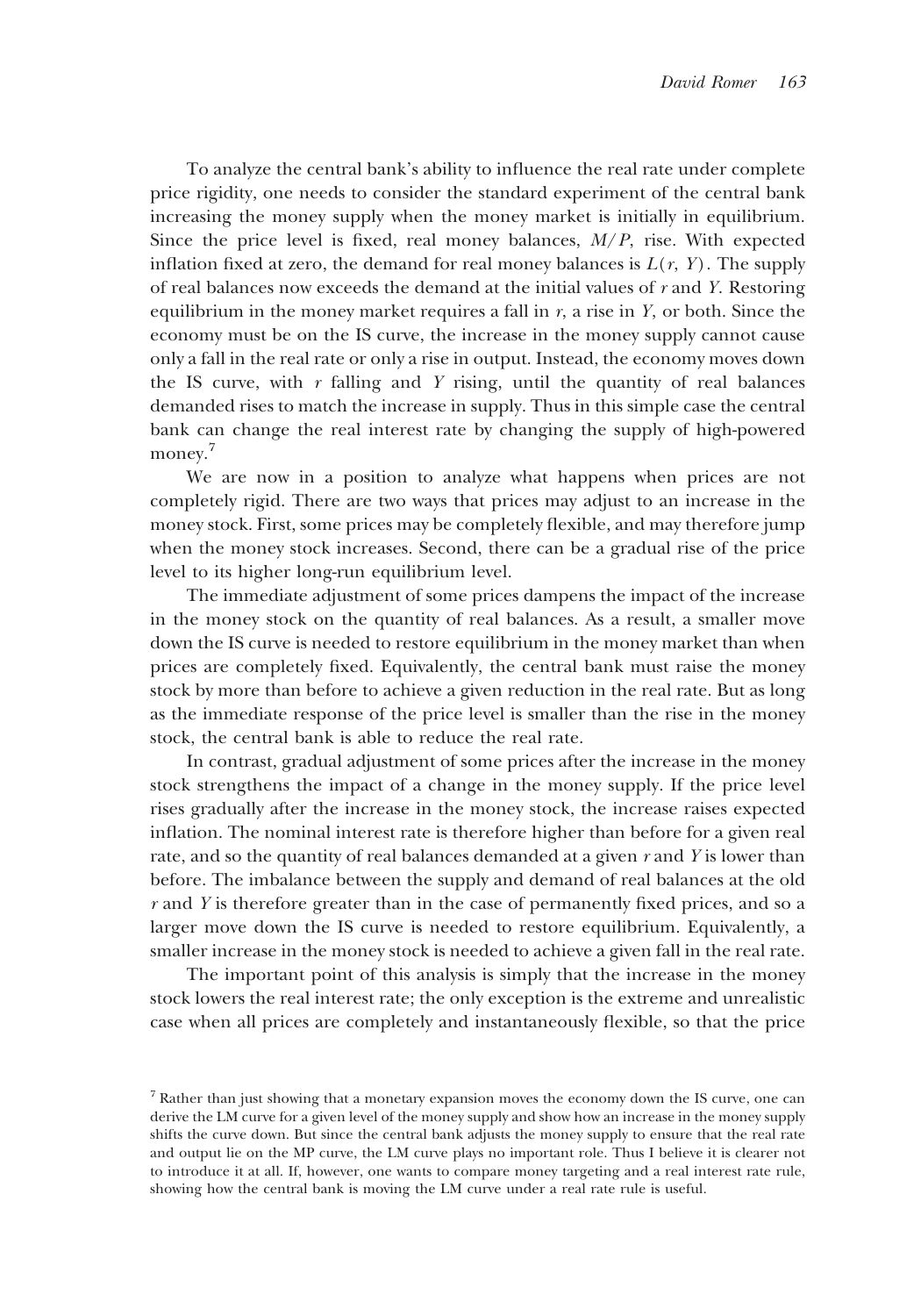level jumps immediately by the same proportion as the money stock. Thus, except in this one case, the central bank can follow a real rate rule like the one assumed in the model. Describing exactly how it must adjust the quantity of high-powered money in response to various disturbances to follow a particular rule is of no great interest. When I teach this material, I tell my students that, having shown that it is possible for the central bank to affect the real interest rate, we can leave the specifics of how it needs to adjust the money supply to follow its real rate rule to the professionals at its open-market desk.

This analysis shows a further advantage of the new approach:

**Advantage 8.** One can fully incorporate endogenous changes in expected inflation into the analysis of the aggregate demand side of the model.

Changes in expected inflation affect how the central bank must adjust the money stock to follow its real interest rate rule, but have no further effects on aggregate demand.

#### **The Open Economy**

The last step in describing the new approach is to bring in open-economy considerations. A common approach to modeling floating exchange rates in intermediate and principles macroeconomics is to assume that different countries' assets are perfect substitutes, that there are no barriers to capital flows, and that real exchange rate expectations are static. With these assumptions, the domestic real interest rate must equal the world real interest rate. As a result, these assumptions require a different approach than either IS-LM, where the interest rate is helping to equilibrate the goods market and the money market, or IS-MP, where the central bank is setting the interest rate. Likewise, the usual baseline approach to the case of fixed exchange rates begins by stating that since fixing the exchange rate requires the central bank to trade domestic for foreign currency at the fixed rate, such a system makes monetary policy passive. Thus the central bank can neither peg the money supply, as in IS-LM, nor adjust it to follow an interest rate rule, as in IS-MP.

Here, as with the treatment of monetary policy, both realism and ease of modeling are promoted by departing from the usual baseline assumptions. The idea that central banks cannot influence their economies' real interest rates and money supplies is clearly not correct. Throughout the world, central banks following both floating and fixed exchange rate policies manipulate their domestic real interest rates and money supplies to combat inflation, stimulate output, and defend exchange rates. Assuming away this basic fact not only requires students to learn a new set of tools to study the open economy, but also makes it hard for them to relate what they are learning to what they hear about policy.

It is therefore better to model the open economy in a way that allows the domestic interest rate to differ from the world interest rate, and thus that allows the central bank to follow an interest rate rule. Specifically, I use the common alter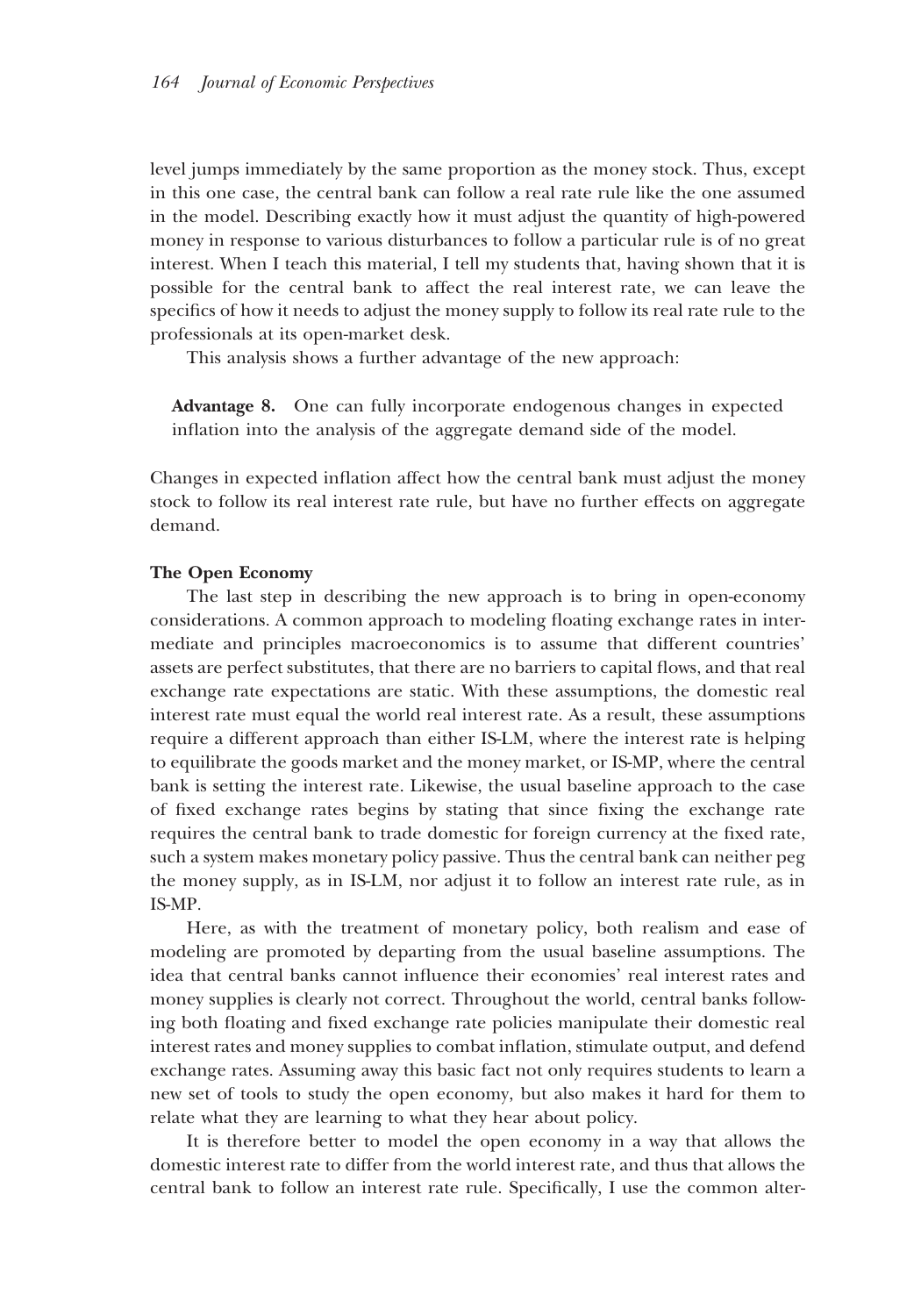native assumption that a country's net foreign investment—that is, domestic purchases of foreign assets minus foreign purchases of domestic assets—is a decreasing function of the domestic real interest rate. With this assumption, the domestic interest rate can differ from the world interest rate.

The companion paper spells out the specifics of how one can use this approach to analyze both floating and fixed exchange rates (Romer, 1999). In both cases, the IS-MP diagram can still be used to analyze aggregate demand.<sup>8</sup> It is then necessary to supplement the IS-MP diagram to see how the economy's international transactions are determined. This additional analysis can be presented using straightforward diagrams. In the case of floating exchange rates, the additional analysis shows the determination of net exports and the exchange rate. In the case of fixed exchange rates, it shows the determination of the change in the central bank's reserves of foreign currency and which monetary policies are feasible and which are not. With a fixed exchange rate, setting the real rate at the level implied by the interest rate rule may lead to an imbalance between the supply and demand of foreign currency at the fixed exchange rate. If supply exceeds demand, the central bank is gaining reserves of foreign currency; if demand exceeds supply, it is losing reserves. In the latter case, if the central bank does not have enough reserves it must abandon either the fixed exchange rate or the interest rate rule. Thus, although the desire to fix the exchange rate does not completely determine monetary policy, it constrains it.

The usual baseline assumption that the domestic real interest rate must equal the world real interest rate is a special case of the model. As capital mobility increases, net foreign investment becomes more responsive to the real interest rate. In the case of floating exchange rates, this increased responsiveness makes the IS curve flatter. If mobility is almost perfect, the IS curve is almost flat at the world interest rate. In the case of fixed exchange rates, greater capital mobility means that a given change in the domestic interest rate has a larger effect on the central bank's reserves of foreign currency. If mobility is almost perfect, even a very small departure from the world interest rate causes enormous reserve losses or gains. Thus the model can be used to analyze high capital mobility under both floating and fixed exchange rates.

This discussion shows three final advantages of the new approach:

**Advantage 9.** The same framework can be used to analyze a closed economy, floating exchange rates, and fixed exchange rates.

**Advantage 10.** With the new approach, one can show how a fixed exchange rate constrains monetary policy without adopting the unrealistic view that it completely determines it.

<sup>8</sup> In the case of fixed exchange rates, I simplify by assuming the central bank fixes the real exchange rate. This assumption is only slightly unrealistic in most cases, and it eliminates a feedback from inflation to aggregate demand that would complicate the analysis considerably.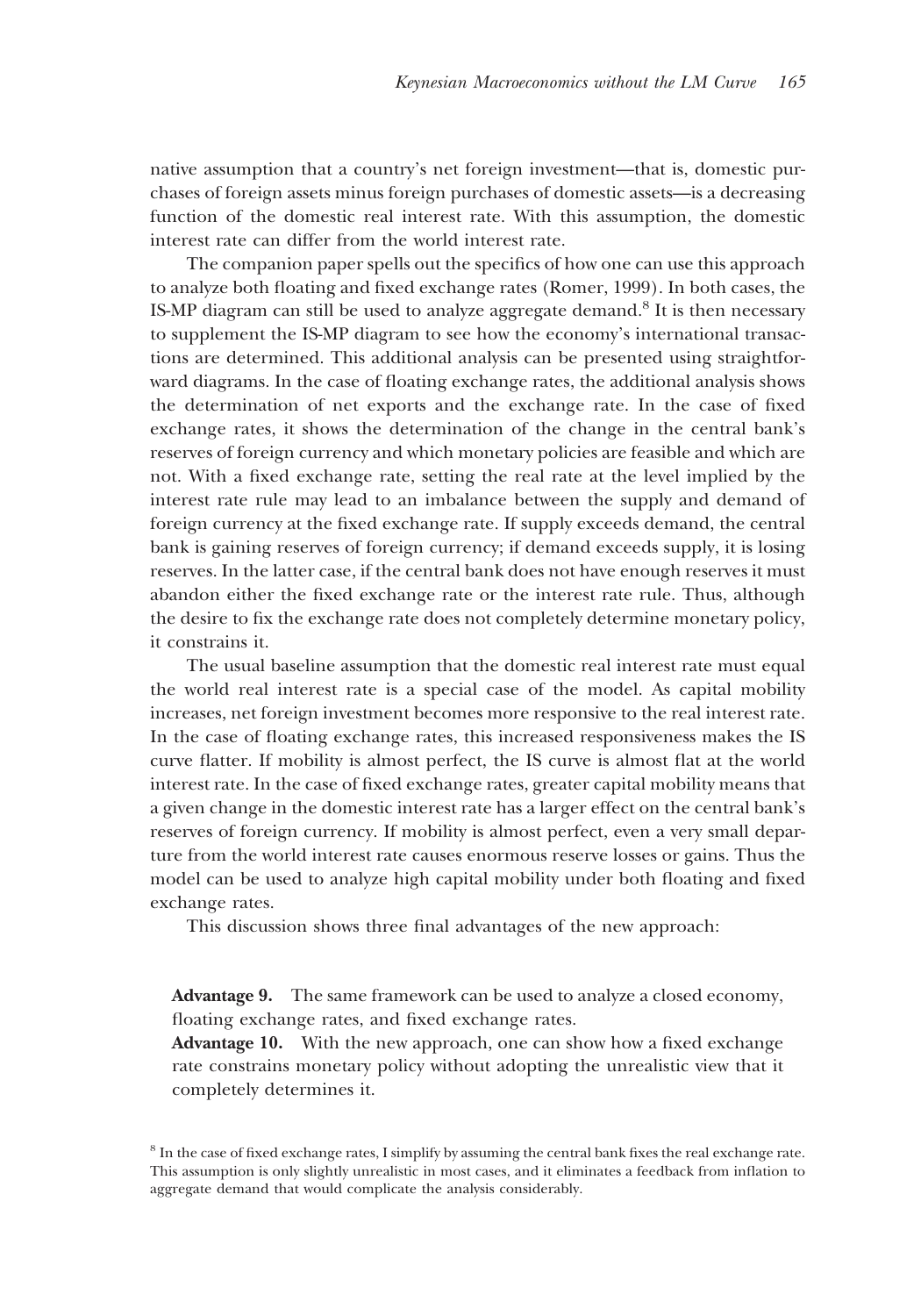**Advantage 11.** The new approach shows the asymmetry in a fixed exchange rate system: the central bank is free to pursue policies that create reserve gains, but beyond some point cannot pursue policies that create reserve losses.

## **Other Possibilities**

The framework I have described is only one alternative to the traditional IS-LM-AS approach. This section sketches some other possibilities. I begin by discussing two variants on the IS-MP-IA model I have presented, and then consider more substantial departures.

#### **An Upward-Sloping MP Curve**

I have presented a model with a real interest rate rule that depends only on inflation. But central banks are likely to make the real rate depend on output as well. Cutting the real rate when output falls and raising it when output rises directly dampens output fluctuations. Further, because high output tends to increase inflation and low output to decrease it, such a policy also dampens inflation fluctuations. Thus it is natural to consider the possibility that the central bank's choice of the real interest rate depends on output as well as inflation. Formally, this assumption is  $r = r(Y, \pi)$ , with the function increasing in both arguments. This assumption implies that the MP curve is upward-sloping rather than horizontal.

Deciding whether to model the central bank's choice of the real rate as a function of inflation alone or as a function of both inflation and output involves the usual tradeoff between realism and simplicity. The assumption of an upwardsloping MP curve is more realistic. But it complicates the model by making the real interest rate determined by the intersection of the IS and MP curves rather than by the MP curve alone.

For a principles course, where simplicity is crucial, I recommend the version with a real interest rate that depends only on inflation. Indeed, with this version of the model, little is gained by introducing the IS-MP diagram; it is easier to work with only the Keynesian cross and AD-IA diagrams. For intermediate courses, however, I believe that the version with an upward-sloping MP curve is on balance preferable. Having a system of two equations in two unknowns is not overly difficult, and the assumption that the central bank raises the real rate when output rises makes it easier to tie the presentation of the model to discussions of policy-making.

#### **An Expectations-Augmented Aggregate Supply Curve**

A second variant of the model replaces the assumption that inflation adjusts gradually with the more standard assumption of an expectations-augmented aggregate supply curve:  $\pi = \pi^* + \lambda [Y - Y]$ , where  $\pi^*$  is core inflation and  $\lambda$  is a positive parameter that reflects how rapidly inflation responds to departures of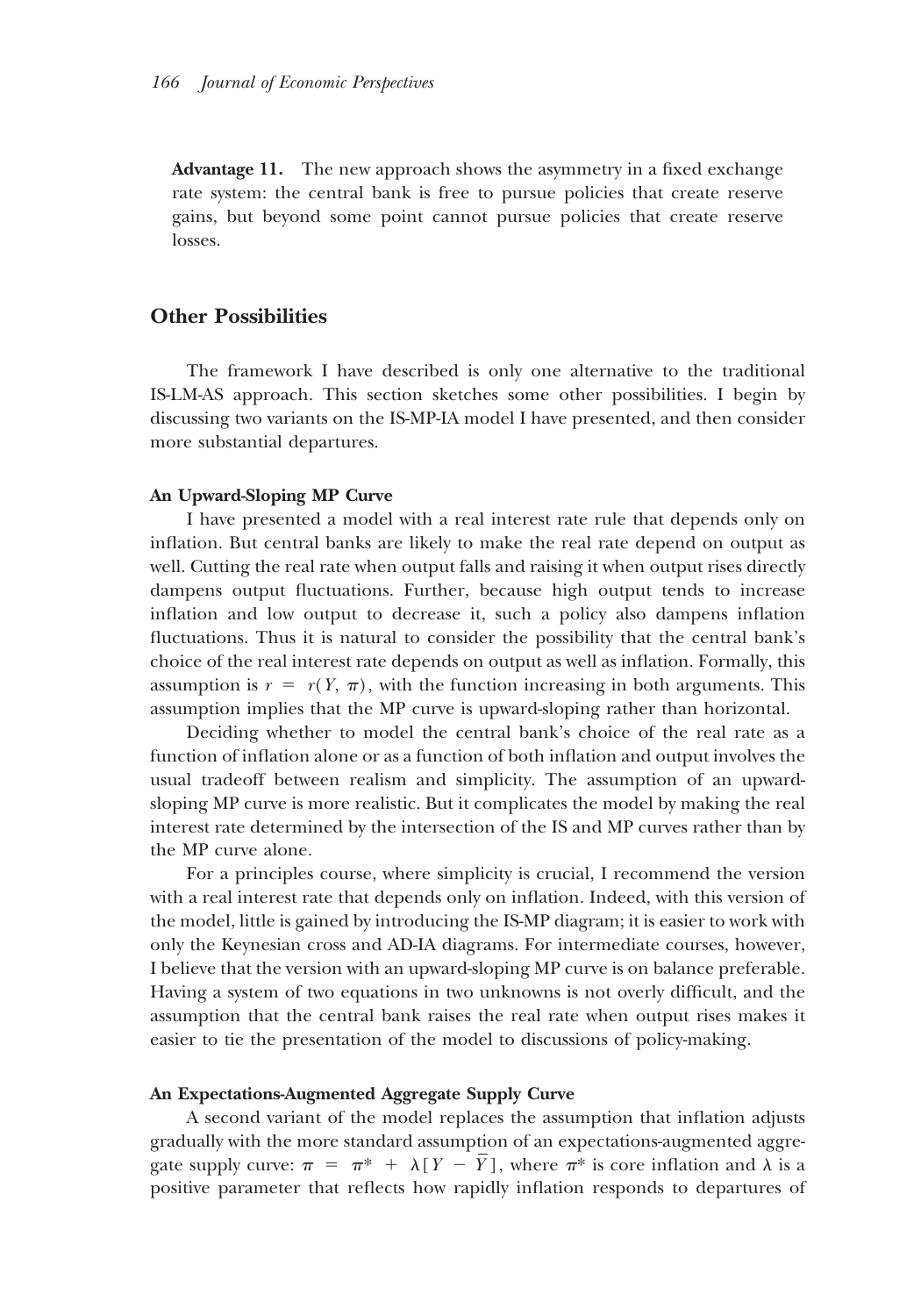output from its natural rate.<sup>9</sup> This equation states that inflation equals its core level if output equals its natural rate, rises above the core level if output is above its natural rate, and falls below the core level if output is below its natural rate. Combining this equation with the IS curve and an upward-sloping MP curve produces a system of three equations in three unknowns  $(Y, \pi, \text{ and } r)$  that can be analyzed in the same way as the IS-LM-AS model. Even in this case, however, the IS-MP-AS approach is more realistic and direct than IS-LM-AS and avoids the complications involving the real versus the nominal interest rate and inflation versus the price level.

As in standard presentations of IS-LM-AS, with an expectations-augmented aggregate supply curve it is often helpful to focus on the case where core inflation is given by last period's actual inflation:  $\pi^* = \pi_{t-1}$ . This assumption gives rise to dynamics like those with the inflation-adjustment approach: inflation rises when output is above its natural rate and falls when output is below its natural rate. There are only two slight differences. The initial impact of a shock now falls on both output and inflation, rather than only on output. And because the model is set in discrete time, the AS curve shifts in discrete steps rather than smoothly like the IA curve.

It is not clear whether the inflation-adjustment approach or the expectationsaugmented approach is more realistic. The inflation-adjustment approach surely overstates the importance of inflation inertia and understates the extent to which aggregate demand movements initially affect inflation, but the expectationsaugmented view surely errs in the opposite directions. Thus the decision about which approach is preferable depends mainly on one's views about the importance of expectations. If one thinks that issues involving expectations are crucial to understanding short-run fluctuations, it is natural to use the expectationsaugmented approach and focus on alternative theories of the determination of core inflation,  $\pi^*$ . If one does not want to give a central place to those issues, it is natural to use the inflation-adjustment approach. This approach is easier, and one can incorporate a discussion of expectations into it: one can explain why a change in expectations of future inflation is likely to affect current wage-setting and price-setting, and thus shift the IA line. For principles courses, the importance of simplicity strongly favors the inflation-adjustment approach. My own view is that this approach is on balance preferable for intermediate courses as well.

#### **A Money Market Equilibrium Curve**

Both the LM curve and the MP curve show the combinations of the interest rate and output where the money market is in equilibrium; they merely do so for different assumptions about monetary policy. This observation raises the possibility

 $9$  I refer to  $\pi^*$  as "core" rather than "expected" inflation because in many models, the inflation rate that prevails when output equals its natural rate is not the rational expectation of inflation. In the absence of any better alternative, however, I follow the usual practice of referring to this specification of aggregate supply as an expectations-augmented aggregate supply curve.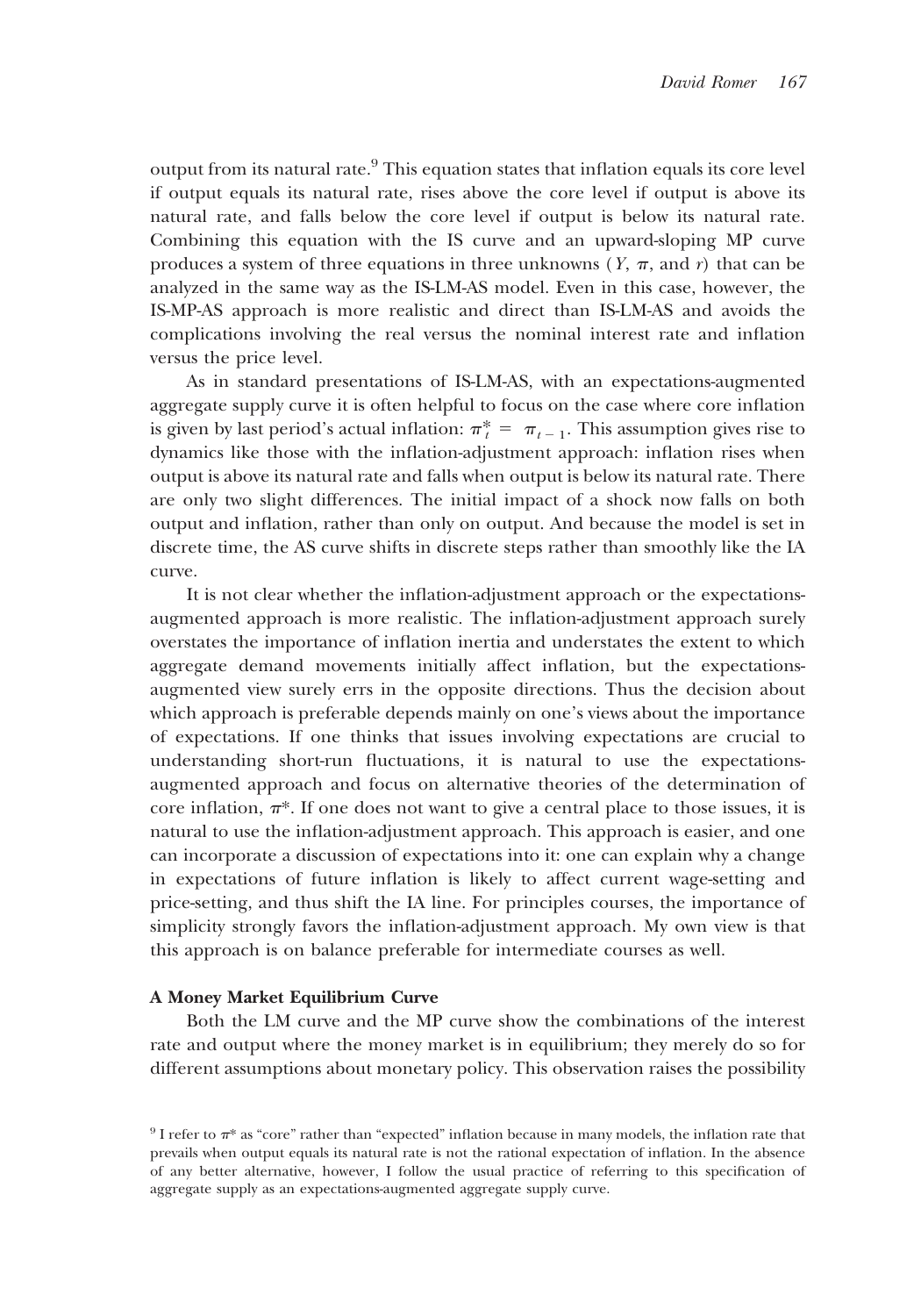of using a more general approach. One could show that many sets of assumptions imply an upward-sloping curve in output-real interest rate space where the money market is in equilibrium for a given inflation rate. Such a curve arises not just if the central bank fixes the money supply and prices are completely rigid or if it follows a real interest rate rule that depends on inflation and output. For example, it occurs if the central bank is targeting inflation or nominal GDP growth but puts some weight on smoothing the path of the real rate. One could use an analysis of a range of policies to motivate an upward-sloping "money market equilibrium" curve relating the real interest rate and output, and not tie the analysis to any specific assumption about policy.

The obvious advantage of this approach is that it is more general: a single model can encompass a range of assumptions about monetary policy. But the greater abstraction makes the model harder for students to use and to relate to actual economies. For example, this approach does not deliver clear-cut answers about what types of developments shift the money market equilibrium curve.

#### **A More Complicated View of Financial Markets**

One area in which both the IS-LM and IS-MP approaches may have simplified too far is in their treatment of financial markets. In both models, the only feature of financial markets that matters for the demand for goods is "the" real interest rate; and in both, monetary policy has a powerful and direct influence on that interest rate. In practice, however, the demand for goods depends on many different interest rates, and on how much credit is available at those rates. The impact of monetary policy on many of those rates, and on credit availability given those rates, is tenuous and uncertain. Thus it might be desirable to split the analysis of financial markets. One part would analyze how various developments in financial markets affect the demand for goods; the other would analyze how various forces, including monetary policy, affect interest rates and credit availability.

This two-pronged approach would emphasize that many aspects of financial markets other than the particular interest rate controlled by the central bank affect aggregate demand, and it would highlight from the beginning many of the difficulties and uncertainties of actual policy-making. The obvious disadvantage of this approach is that it would not produce a framework as simple or powerful as IS-LM or IS-MP.

## **Conclusion**

All of the models described in this paper would be recognizable to Keynes, Hicks, and their contemporaries. All of them emphasize the markets for goods and money and the behavior of inflation; all of them have imperfect nominal adjustment; and all of them are specified in terms of aggregate variables.

As I argued above, these features of the models are probably virtues: Keynes and Hicks appear to have made the right fundamental choices about how to